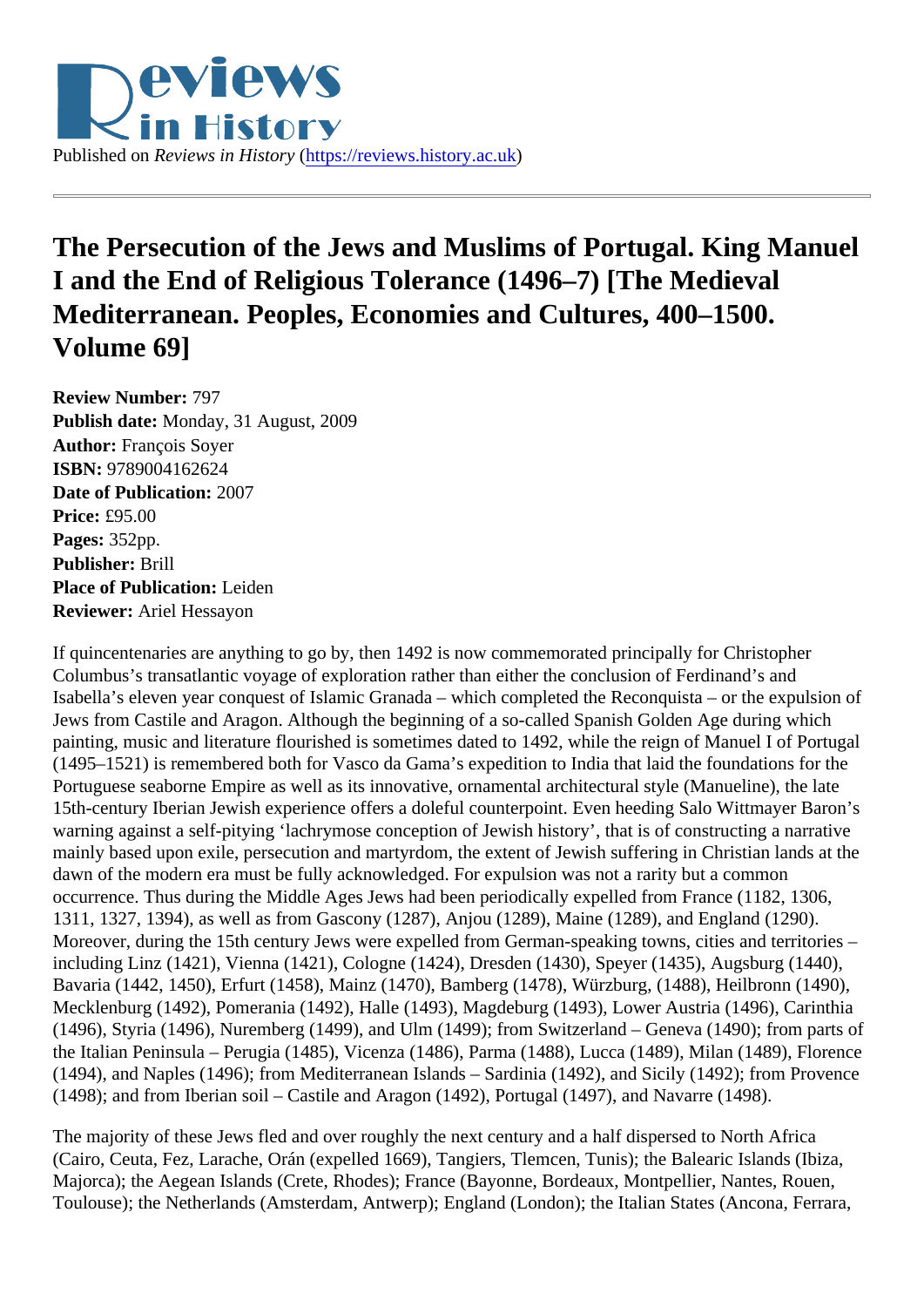Livorno, Mantua, Ragusa, Rome, Turin, Venice); Bohemia (Prague); Poland; the Ottoman Empire (Adrianople, Constantinople, Gaza, Hebron, Jerusalem, Safed, Salonika, Tiberius); India (Bombay, Cochin, Goa, Ormuz); the East Atlantic Islands (Canary Islands); West Africa (Senegal); the Caribbean (Barbados, Curaçao, Jamaica); North America (New Amsterdam); Mexico (Acapulco, Campeche, Mexico City, Veracruz); Brazil (Bahia, Pernambuco [expelled 1654]); Surinam; and Peru. This diaspora, which Soyer notes in his conclusion (p. 290), reminds us of the far reaching consequences of events at the heart of his book. For the Jewish population of late fifteenth-century Castile has been estimated at between 60,000 and 70,000, that for Portugal during the same period at a maximum of 30,000 (pp. 44, 104) – making the combined communities the largest in the world at that time.

As Soyer observes, the fate of Spanish Jewry has attracted greater scholarly interest than that of their Portuguese brethren. Indeed, his book is the first to deal specifically with the 1496–7 persecution of both Jews and Muslims in Portugal. Since the 19th century the prevailing view has been that Manuel's dramatic break with his predecessors' policy of religious toleration was motivated by his desire to rule over the entire Iberian Peninsula by marrying Isabella of Castile's and Ferdinand of Aragon's eldest daughter. But that marriage alliance was conditional on the expulsion of Jews and Muslims from Portugal; a proviso with which recklessly Manuel complied, thereby creating a religiously homogeneous Catholic polity (pp. 5–6, 180, 268–70, 282). Soyer, however, argues that there is little evidence to suggest that the sudden arrival of thousands of Jews expelled from Castile in 1492 created the conditions which lead to the tragedy in Portugal five years later. In fact he believes it 'difficult to detect any real long-term social and economic impact upon Portugal' (pp. 7, 137). Furthermore, though conceding that Manuel was pressurised by Isabella and Ferdinand, Soyer suggests that Manuel acquiesced to the expulsions in order to secure 'a long-lasting settlement with his powerful Castilian neighbours which would assure the King of peace at home and give him the freedom to devote his attention and resources towards overseas expansion and war against the infidel' in North Africa (pp. 181, 280). Finally, Soyer maintains that Portugal's relatively small Muslim minority was expelled so that Manuel could 'boost his image' as a potential crusading Christian king rather than as a consequence of inflexible Spanish demands (pp. 270–2, 277–9). This argument is developed in five chapters that deal successively with the Jewish and Muslim minorities in Portugal during the medieval period up to the 1480s; the social impact of the arrival in Portugal firstly of forced Jewish converts to Christianity (variously termed *conversos* – Spanish for turncoats or converts, *marranos* –meaning pigs or swine in Spanish, or *Cristãos novos* – that is New Christians), then of tens of thousands of Jewish refugees expelled from Castile; political developments between 1492 and 1496 encompassing the death of João II and accession of Manuel I in October 1495; the promulgation of the expulsion edict in December 1496 and forced conversion of Portuguese Jews in 1497; and the concomitant expulsion of the Muslim population (pp. 7–8).

Soyer's first chapter paints a generally positive if variegated picture. The Jewish presence in Iberia, as he emphasizes, 'predated both the Islamic conquest and the creation of Portugal by many centuries' (p. 27). Having described Jewish and Muslim communal organization, including the various judicial and administrative roles filled by their leaders, he examines the range of heavy taxes (both direct and indirect), tributes and services imposed upon the communities, in return for which they were placed under royal protection. More interesting still, Soyer also traces the social impact of increasingly restrictive legislation requiring Jews and Muslims to live in separate quarters of towns (*judiarias* and *mourarias*); the imposition of the death penalty for Jews or Muslims having sexual relations with Christians, as well as for Christians converting to Judaism or Islam; and the requirement that Jews and Muslims wear distinctive symbols on their clothing as badges of identification (this even applied to Muslim slaves). Yet despite outbreaks of anti-Jewish violence, this 'never reached levels even remotely comparable to the rest of the Peninsula, especially Iberia' (p. 70). Nor did the Portuguese crown or clergy generally engage in campaigns of either forced conversions or aggressive anti-Jewish or anti-Muslim preaching. Indeed, laws protected Jews and Muslims from murder or injury, the desecration of their sacred places and the observation of their religious festivals (p. 59). They even had their own places of worship, schools and cemeteries, as well as butchers who could practise ritual slaughter (p. 80). Nevertheless, Muslims and Jews were, as elsewhere 'entirely dependent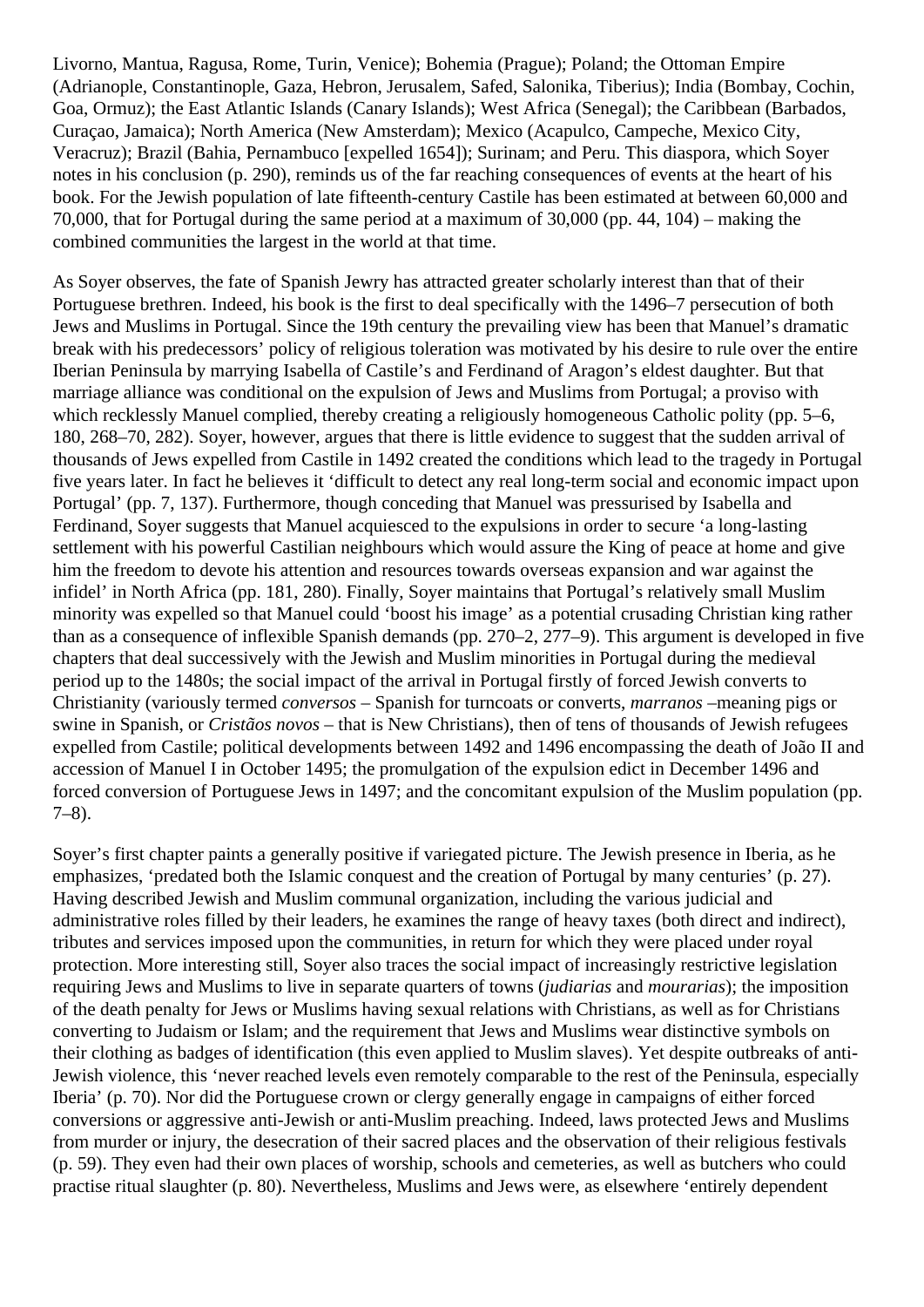upon the protection and goodwill of the Crown', and though Portuguese monarchs had been 'remarkably consistent in their attitudes towards their non-Christian subjects' for most of the 15th century that was about to change (p. 83).

Chapter two deals with the immediate and short-term consequences of Pope Sixtus IV's 1478 bull granting an inquisition in Castile. With new tribunals set up during the 1480s and 90s throughout Castile and, despite considerable opposition, Aragon too, this terrifying institution aimed at preventing New Christians from reverting to Judaism. For though Jewish sources, particularly rabbinic documents – which were mainly concerned with questions of marriage and inheritance of property – tended to regard New Christians as willing apostates rather than forced converts, the earliest phase of the Spanish Inquisition was clearly directed against them. Consequently, it is unsurprising to learn that those Castilian conversos who fled from Seville and other regions were regarded unfavourably by Portuguese rabbis. Their arrival also 'provoked a hostile response from the municipal authorities of Portuguese towns' (p. 96). Thus they were expelled from Lisbon in August 1484 and barred from entering Porto. Furthermore, following the murder of an inquisitor in Saragossa João II ordered an Episcopal inquisition into the religious beliefs of the 'marranos'. According to a contemporary chronicler, severe repression followed: 'some were burnt, others were imprisoned for life' – though Soyer has found no corroborating evidence in the registers of the Portuguese chancery (p. 100).

On 31 March 1492 Isabella and Ferdinand signed the edict ordering all Jews living within the borders of Castile and Aragon to convert or leave before the end of July. While contemporary and early modern estimates put the number of Castilian and Aragonese Jewish exiles who found temporary refuge in Portugal at anywhere between about 93,000 and 300,000 people, Soyer suggests – drawing on the work of Tavares – that 'even including clandestine entries the total number of Jews who entered Portugal in 1492 is unlikely to have surpassed 30,000' (p. 111). All the same, that is still a considerable figure; especially considering that Portugal's total population then was barely one million. Nor, as Soyer recognizes, can the terrible suffering of Castilian Jews who entered Portugal be 'underestimated or ignored' (p. 136). Accordingly, many Castilian Jews had little choice but to sell their property at discounted prices before paying a considerable tax to enter Portugal. Even so, João II declared that only 600 families would be permitted to settle. Those without special royal licences were largely confined to refugee camps located close to the border with Castile. Appalling sanitary conditions, however, lead to deadly epidemics. Prevented from going into neighbouring border towns for fear of spreading plague the survivors, who had been given eight months to depart, eventually made their way to Porto, Lisbon and Setúbal, where they hoped to board ships bound for North Africa. But once on the high seas the Jews were robbed and their women raped by unscrupulous mariners; some ships' captains even reportedly strayed off course in order to sell their desperate passengers food and drink at extortionate prices. Finally, on disembarking the Jews were assaulted and robbed by the garrisons of the Portuguese North African strongholds of Arzilla and Tangier, as well as suffering harassment by the local Muslim population. As for the remaining Castilian Jews, who may or may not have been hampered from leaving Portugal – Soyer disagrees with the opinion of many modern historians here – the majority of the 600 families settled in and around Évora. Their fate, however, is 'impossible to reconstruct due to the absence of any surviving royal registers for the crucial years' (p. 120). Then there were those caught attempting to enter Portugal without paying the entrance tax. They were enslaved. So too were perhaps as many as 2,000 Jewish children, who were seized from their parents and sent to the equatorial island of São Tomé. Perhaps understandably a significant number of exiles converted to Christianity and then returned to Castile. All of which suggests that while Soyer may be correct in asserting that the long-term effect of flooding Portugal with conversos and almost half the Jewish population of Castile may have been minimal, that is only because João's brutal policies had rapidly cleansed his lands of Jewish immigrants without moveable wealth.

Little wonder that as early as 1494 the Jews of Lisbon reportedly feared meeting the same fate as their Castilian brethren. On 4 December 1496 João's successor Manuel ordered a sermon announcing the expulsion, prompting many Jews to draw parallels with the exodus from Egypt (pp. 186–93). Like Pharaoh, Manuel supposedly changed his mind and on learning that the majority of Jews preferred exile to conversion decided to force the issue. Fearing that 'the kingdom would remain like an empty fishing net, for [they] ...